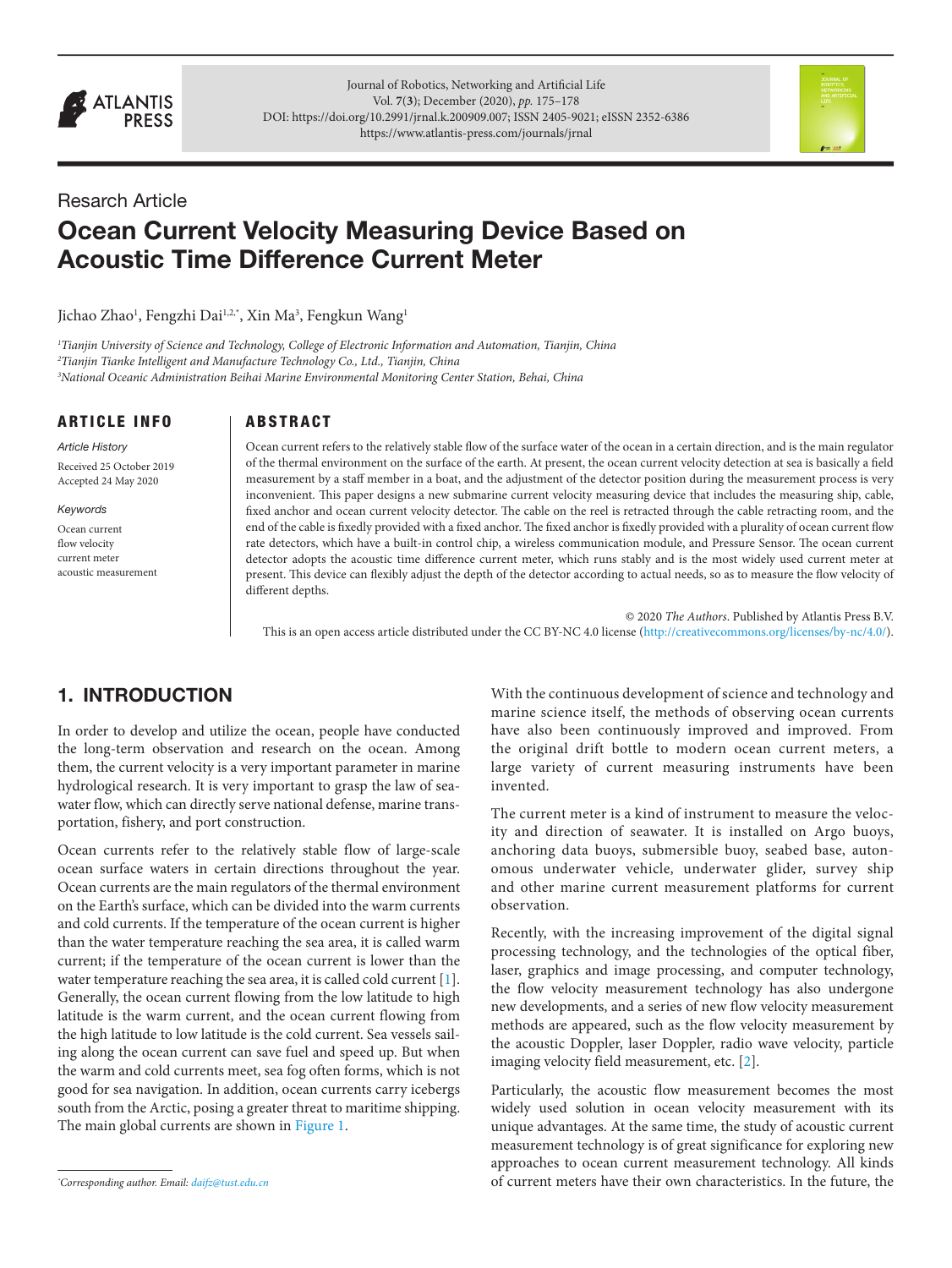

<span id="page-1-0"></span>**Figure 1** | The main global currents.



<span id="page-1-1"></span>Figure 2 Structure of submarine ocean current speed measurement device.

acoustic current meters will be the main part of the current measurement, and a variety of types of current meters will coexist.

At present, the detection of ocean current velocity at sea is basically carried out by staff taking a boat to perform field measurements. However, it is inconvenient to adjust the position of the detector during the measurement [\[3\]](#page-3-2). It is prone to deviations due to the measurement of the device, so it is necessary to design a submarine ocean current speed measurement device to solve these problems.

# 2. DEVICE DESIGN

In this paper, a new submarine ocean current speed measurement device is designed in [Figure 2](#page-1-1), which includes a measuring boat, cable, fixed anchor, and ocean current velocity detector. The cable on the reel is retracted through the cable storage room. The end of the cable is fixedly provided with a fixed anchor, which is also fixedly provided with a plurality of ocean current velocity detectors. This device can flexibly be adjusted according to actual needs in order to measure the ocean current velocity at different depths.

### 2.1. Structure Design

In [Figure 2,](#page-1-1) No. 1 indicates the measurement ship; No. 2 is the cable storage room; No. 3 indicates the reel; No. 4 is the cable;



<span id="page-1-2"></span>Figure 3 | Design of ocean current velocity detector.

No. 5 indicates the fixed anchor; and No. 6 is the sliding sleeve. Others are the fixed link No. 7, the sinking plate No. 8, the ocean current velocity detector No. 9, the rack No. 10, the first motor No. 11, the second motor No. 12, the gear No. 13 and the transmission belt No. 14.

The structure of ocean current velocity detector is shown in [Figure 3](#page-1-2). No. 15 indicates a waterproof case, and others are control chip No. 16, wireless communication module No. 17, pressure block No. 18, pressure sensor No. 19, connecting rod No. 20 and a suspension No. 21.

#### 2.2. Instructions

The submarine current velocity measuring device includes a survey ship, cable, fixed anchor and ocean current velocity detector. A rewinding reel is provided by rotating inside the cable retracting room, and the reel is wound with a cable. The end of the cable is fixed with a fixed anchor. Two cables are provided with a sliding sleeve. The fixing rod is fixedly connected to the sinking plate. Several ocean current velocity detectors are fixedly arranged below the sinking plate. A rack is fixedly arranged above the sinking plate, and the side of the rack is fixed with a second motor. The output end of the second motor is fixed with a gear, and the gear meshes with the rack.

<span id="page-1-4"></span><span id="page-1-3"></span>The device is enclosed with a waterproof shell, and a control chip is installed inside the shell. A wireless communication module and a pressure sensor module are arranged on one side of the control chip [[4](#page-3-3)]. The depth of the detector can be flexibly adjusted according to the actual needs, so that the ocean current velocity at different depths can be measured. At the same time, the ocean current velocity detector is provided with at least three sets, and the average of three results measured by the detectors is used as the measurement data, which can further improve the accuracy of the measurement.

# 3. SPEED MEASUREMENT PRINCIPLE

<span id="page-1-5"></span>Acoustic waves are the propagation of energy in medium. Ultrasonic pulse signals generated by piezoelectric ceramic transducers are propagated in the seawater medium in the form of phase velocity [[5](#page-3-4)]. When the seawater medium itself has velocity, the sound waves travel downstream at the same distance. It is not the same as the time of countercurrent propagation [\[6\]](#page-3-5).

<span id="page-1-6"></span>The principle is that, under the condition of the same acoustic propagation distance, the velocity of seawater can be calculated by measuring the time difference between the two acoustics propagation in the upstream and downstream.

The schematic diagram of the propagation plane is shown in [Figure 4](#page-2-0), where *A* and *B* are the transceiver and replacement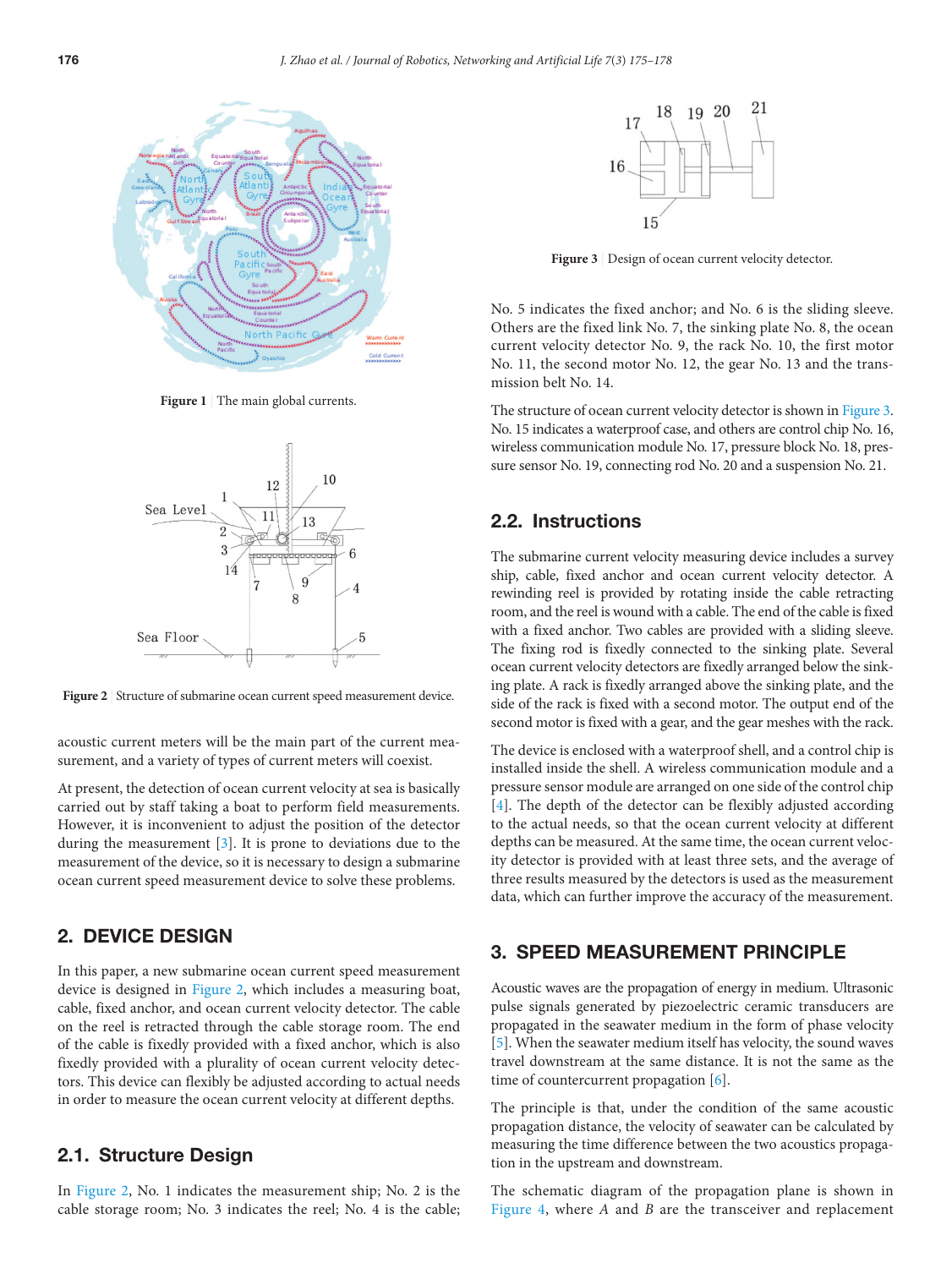

<span id="page-2-0"></span>**Figure 4** | Speed measurement schematic.

energizer, *c* is the ocean sound velocity at the measurement point,  $\nu$  is the velocity of the seawater, and  $d$  is the distance (channel axis distance) between the two transducers.

During the measurement, the transducer pairs are excited by the same electrical signal, that is, the two transducers transmit ultrasonic waves at the same time, and are ready to receive signals arriving at each other. Due to the existence of the velocity  $v$ , the ultrasonic pulse signals that cause the forward and backward propagation will not reach the transducer receiving surface at the same time [[7](#page-3-6)]. According to the theory of sound wave retransmission in a fluid medium, it is known that the propagation time of the short ultrasonic pulses along the countercurrent and the countercurrent directions on the biological axis are:

<span id="page-2-2"></span>Downstream travel time:

$$
t1 = d/(c + v) \tag{1}
$$

Countercurrent propagation time:

$$
t2 = d/(c - v) \tag{2}
$$

Time difference between downstream and upstream:

$$
\Delta t = t2 - t1 \approx \frac{2vd}{c^2} \tag{3}
$$

Flow value:

$$
\nu = \frac{c^2 \Delta t}{(2d)}\tag{4}
$$

When *c* and *d* are known, as long as Δ*t* is measured, the flow velocity *v* can be directly obtained. The error coefficient of this approximation is  $v^2/c^2$ .

If the speed of sound and velocity are calculated according to typical values, the error magnitude brought by this approximation is  $4 \times 10^{-7}$ . The ocean velocity in the submarine boundary layer is generally very low, ranging from about 0.1 cm/s to about 1 m/s. Assuming that  $d = 10$  cm and  $c = 1500$  m/s, the time difference range calculated from Eq. (4) is 1.33 to 133 ns. Such small time difference can be ignored directly [\[8\]](#page-3-7).

Its principle process is as follows: the ultrasonic signal is transmitted and received by the ultrasonic probe, and a series of processing processes such as conversion, amplification, operation and compensation of the signal are carried out to finally calculate the flow value that is measured. For different environment, different parameters need to be set up, the algorithms for these all by automatic adjustment, and can be set through the function display value of what we need, such as the flow rate of the sea, ocean of instantaneous flow rate and the accumulation of Marine traffic, device accumulation of running time, etc., which is very convenient to determine the ocean flow.

<span id="page-2-1"></span>**Table 1** | Data of ocean current in Jingu River (China) area

| Location |                           | 108°37'8.15"E, 21°40'41.02"N         |                                      |                                      |  |
|----------|---------------------------|--------------------------------------|--------------------------------------|--------------------------------------|--|
| Data     | 2019/11/2-2019/11/3       |                                      |                                      |                                      |  |
| Time     | <b>Sensor</b><br>depth(m) | <b>Velocity 1</b><br>$\text{(cm/s)}$ | <b>Velocity 2</b><br>$\text{(cm/s)}$ | <b>Velocity 3</b><br>$\text{(cm/s)}$ |  |
| 12:00    | 4.8                       | 23.0                                 | 23.2                                 | 23.0                                 |  |
| 14:00    | 4.0                       | 41.0                                 | 41.5                                 | 41.0                                 |  |
| 16:00    | 3.0                       | 28.6                                 | 28.0                                 | 28.4                                 |  |
| 18:00    | 2.5                       | 17.7                                 | 25.6                                 | 17.5                                 |  |
| 20:00    | 2.1                       | 4.6                                  | 4.5                                  | 4.6                                  |  |
| 22:00    | 2.3                       | 25.0                                 | 25.2                                 | 25.0                                 |  |
| 0:00     | 3.2                       | 17.8                                 | 17.8                                 | 17.5                                 |  |
| 2:00     | 3.5                       | 6.1                                  | 6.3                                  | 6.0                                  |  |
| 4:00     | 3.7                       | 13.9                                 | 13.8                                 | 13.9                                 |  |
| 6:00     | 3.9                       | 16.1                                 | 16.0                                 | 16.1                                 |  |
| 8:00     | 4.1                       | 20.3                                 | 20.3                                 | 20.8                                 |  |
| 10:00    | 4.4                       | 6.5                                  | 6.4                                  | 6.5                                  |  |
| 12:00    | 4.5                       | 6.2                                  | 6.5                                  | 6.3                                  |  |

### 4. EXPERIMENT

We placed the designed ship and measuring equipment into the nearby ocean and measured the current velocity every 2 h. Each measurement records the current time, the depth of the device's descent, and the ocean current velocity of the final measurement.

In [Table 1,](#page-2-1) the ocean current velocity 1 is the velocity measured by the measuring device designed in this paper. In addition, for cross-sectional comparison, we simultaneously used two current velocity measuring devices made by other companies and sent them down to the same depth for measurement. Among them, flow velocity 2 was measured by using the 1 MHz Aquadopp Profiler current meter produced by Nortek company, and flow velocity 3 was measured by using the SLD stationary doppler current meter produced by Germany OTT company.

Through data analysis, it can be obtained that the speed measurement method designed in this paper can effectively avoid abnormal measurement data and make the results more accurate.

#### 5. CONCLUSION

Compared with the prior art, the device can flexibly be adjusted according to actual needs, so that the ocean current velocity at different depths can be measured. At the same time, there are at least three sets of ocean current velocity detectors, and the results measured by the three detectors are averaged as measurement data, which further improves the measurement accuracy.

#### <span id="page-2-3"></span>CONFLICTS OF INTEREST

The authors declare they have no conflicts of interest.

#### ACKNOWLEDGMENTS

The research is partly supported by the Project of Tianjin Enterprise Science and Technology Commissioner to Tianjin